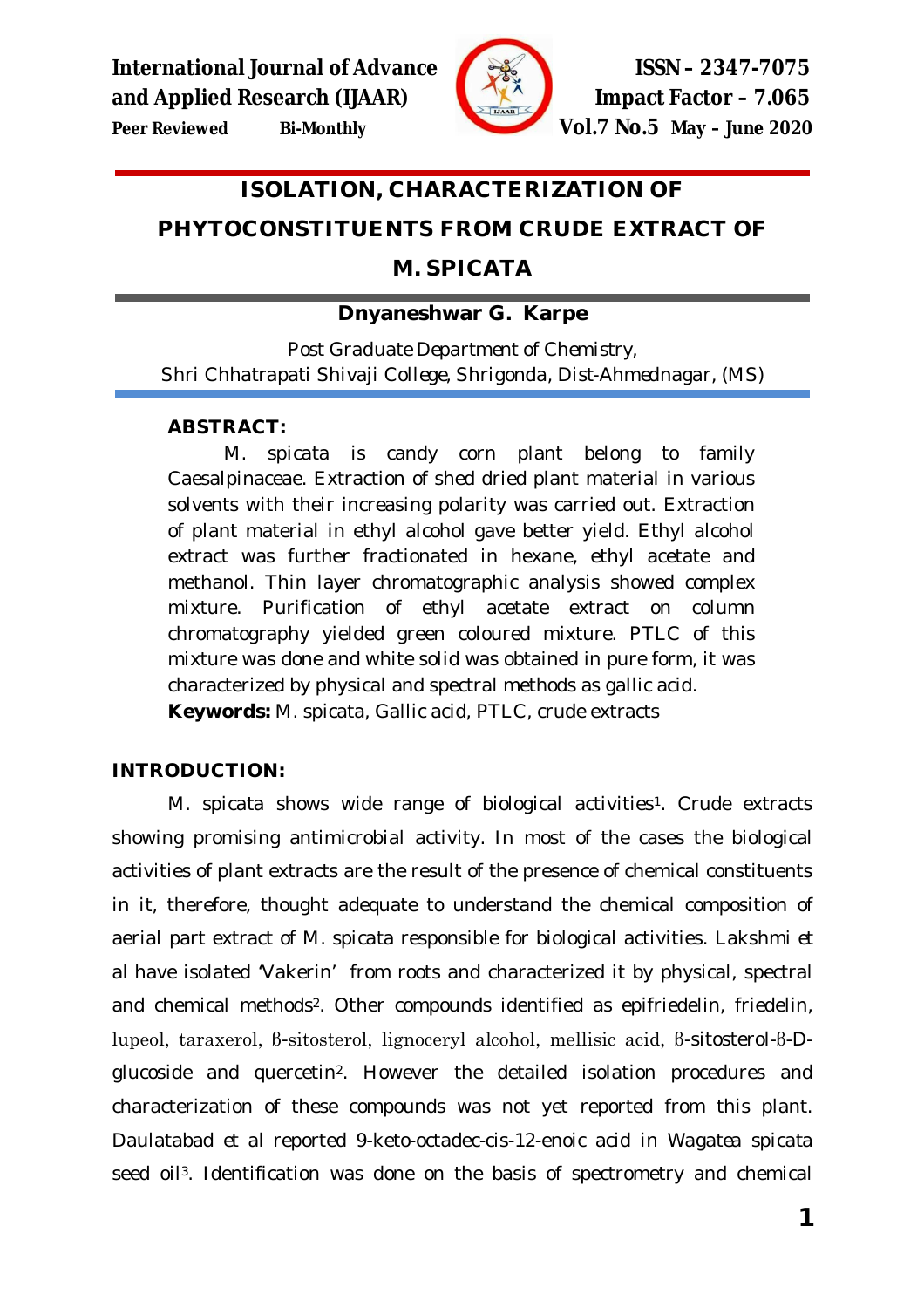degradation3.GC MS analysis of crude extracts was reported various phytochemicals8.

Literature survey reveals that the chemical constituents of aerial part of *M. spicata* are not yet reported. Only few compounds are reported but isolation methods of any compound was not reported yet. It was, therefore, decided to purify the crude extracts.

#### **MATERIAL AND METHOD:**

#### **Collection, Authentication and extraction of plant material:**

*M. spicata* plant material was collected from Radhanagari, Kolhapur. Collected plant material was shed dried for a week. Authenticated at Agharkar Research Institute, Pune. To study the chemical constituents of fresh aerial part of *M. spicata* was extracted by using various solvents. Examination of crude extracts by TLC indicated to be a complex mixture. It was decided to purify the crude extract by using different chromatographic methods.

# **Purification of crude** *M. spicata* **aerial part ethyl acetate extracts: Preparation of extract:**

Dry powdered plant material (200 g) of *M. spicata* was defatted with hexane and then extracted in ethyl alcohol by using soxhlet extractor for 10 hours. Crude ethanol extract (23.5 g) was obtained by evaporation of solvent under reduced pressure. Dried ethanol extract was fractionated using hexane and ethyl acetate. For this, dried ethanol extract was taken in a R.B. flask and hexane (200 ml) was added. The mixture was stirred at 60°C for 2 hours and after cooling, it was filtered through whatmann filter paper, solid mass was dried and again taken into R. B. flask and ethyl acetate (200 ml) was added into it. Then, it was stirred for 2 hours at 70°C on hot plate with magnetic stirrer (Remi).The mixture was filtered through whatmann filter paper and solvent was evaporated. The same procedure was repeated thrice to yield the ethyl acetate extract (3 g).The extract obtained was subjected to column chromatography.

#### **Column Packing:**

Crude ethyl acetate extract (3 g) was dissolved in ethyl acetate (3 ml) and activated silica gel (60 x 120 mesh, 3 g) was added to it. Solvent was carefully

#### *Dnyaneshwar G. Karpe*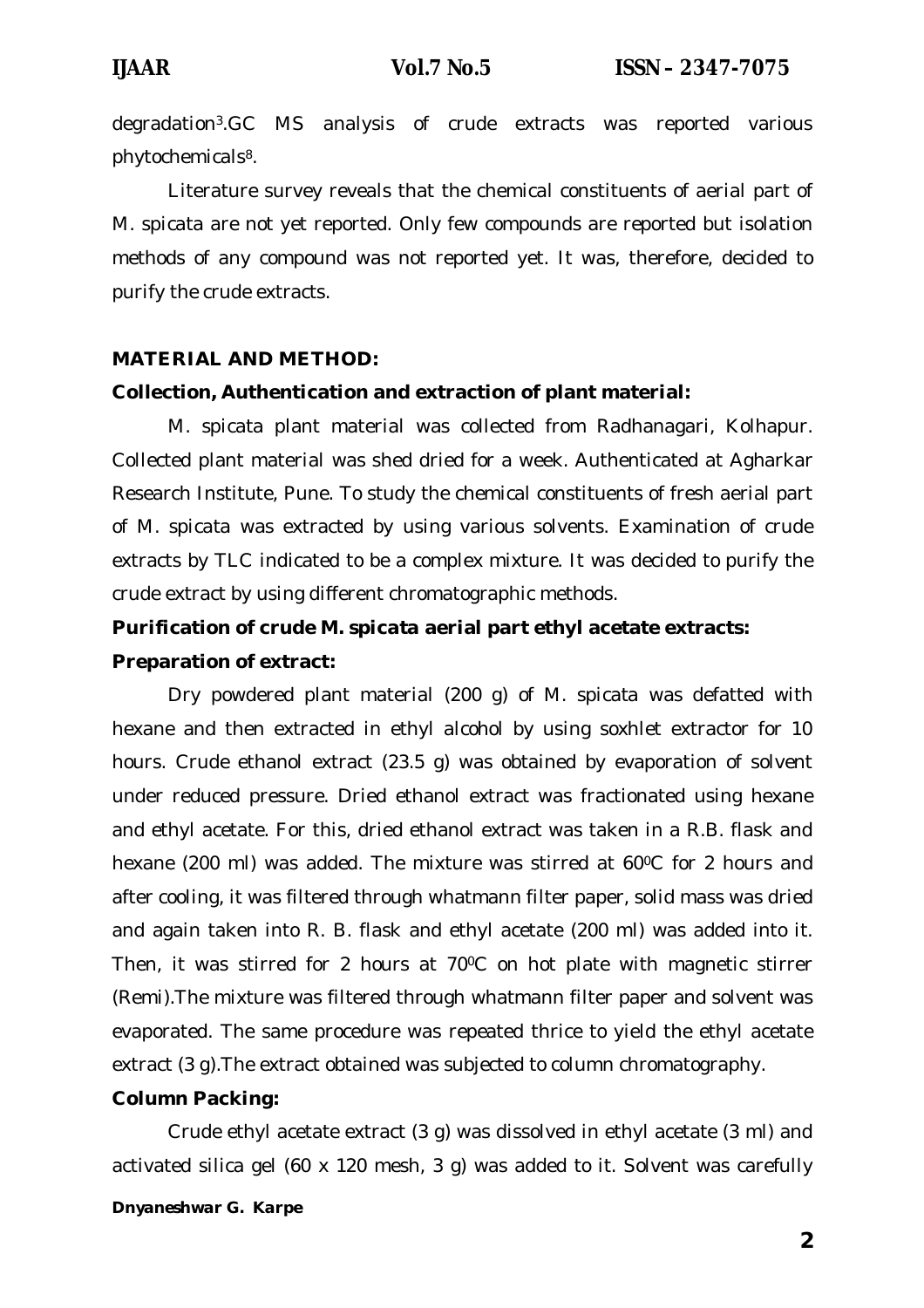evaporated on rotary evaporator. The crude ethyl acetate extract was adsorbed on silica gel. The adsorbed dry powder was loaded on column (2.1 x 46 cm) of dry silica gel (60 x 120 mesh, 90 g). The column was eluted as shown in Table

| Sr. No.                      | <b>Elution</b>                        | <b>Volume of</b><br>fraction<br>collected(ml) | Weight of<br>the fraction<br>(g) | <b>Inference</b><br>by TLC                    |  |  |
|------------------------------|---------------------------------------|-----------------------------------------------|----------------------------------|-----------------------------------------------|--|--|
| $\mathbf{1}$                 | Pet. ether (100%)                     | 20 x 100 ml                                   | 0.20                             | Complex<br>Mixture                            |  |  |
| $\overline{2}$               | Pet. ether : ethyl<br>acetate(9:1)    | 12 x 100 ml                                   | 0.30                             | Complex<br>Mixture                            |  |  |
| 3                            | Pet. ether : ethyl<br>acetate(8:2)    | 14 x 100 ml                                   | 0.20                             | Colored<br>Impurity                           |  |  |
| $\overline{4}$               | Pet. ether : ethyl<br>acetate $(7:3)$ | 10 x 100 ml                                   | 0.10                             | Mixture                                       |  |  |
| 5                            | Pet. ether : ethyl<br>acetate(6:4)    | 20 x 100 ml                                   | 0.12                             | Mixture                                       |  |  |
| 6                            | Pet. ether : ethyl<br>acetate(5:5)    | 20 x 100 ml                                   | 0.16                             | <b>No</b><br>any<br>spot                      |  |  |
| $\overline{7}$               | Pet. ether : ethyl<br>acetate(4:6)    | 20 x 100 ml                                   | 0.12                             | <b>No</b><br>any<br>spot                      |  |  |
| 8                            | Pet. ether : ethyl<br>acetate(3:7)    | 20 x 100 ml                                   | 0.18                             | Mixture                                       |  |  |
| 9                            | Pet. ether : ethyl<br>acetate (2:8)   | 25 x 100 ml                                   | 0.60                             | Complex<br>mixture                            |  |  |
| 10                           | Pet. ether : ethyl<br>acetate $(1:9)$ | 20 x 100 ml                                   | 0.40                             | One major<br>spot<br>$+$<br>small<br>impurity |  |  |
| 11                           | Ethyl<br>acetate<br>(100%)            | 5 x 100 ml                                    | 0.30                             | Mixture                                       |  |  |
| 12                           | Methanol (100%)                       | 4 x 100 ml                                    | 0.20                             | Mixture                                       |  |  |
| Total recovery: 2.88 g (96%) |                                       |                                               |                                  |                                               |  |  |

|  | Table-1: Details of the column elution of Ethyl acetate extract |  |  |
|--|-----------------------------------------------------------------|--|--|
|  |                                                                 |  |  |

TLC's of all the fractions were recorded on precoated plates in 20% ethyl acetate- hexane. The plates were developed to visualize the spots using anisaldehyde- sulphuric acid reagent and fractions having same  $R_f$  were

#### *Dnyaneshwar G. Karpe*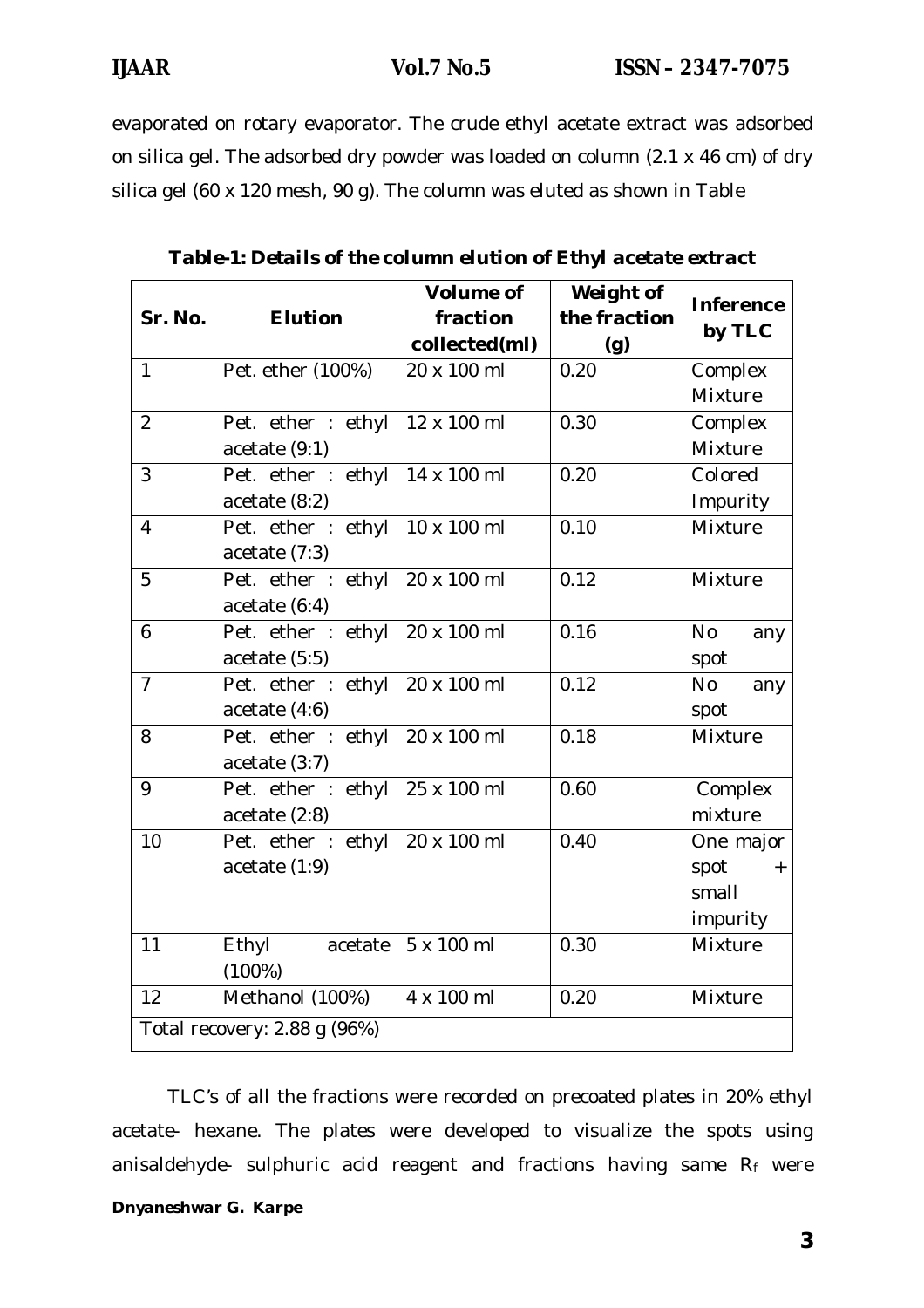combined. Initial fractions Sr. No 1 to 8 of table no. 1 are showing complex mixture but the fractions eluted in 80% ethyl acetate in petroleum ether showed a major spot along with small impurities.

# **Purification of fractions eluted with 90% ethyl acetate in petroleum ether:**

Fractions eluted with 90% ethyl acetate in petroleum ether Sr. No. 10 of Table-1 showed major green colored spot along with impurities on TLC. Fractions from three columns were combined (1.2 g) and purified by using PTLC to get pure compound (0.4 g). It was identified as Gallic acid by studying its spectral data and comparing it with authentic sample. The authentic sample was obtained from Botany Group, Agharkar Research Institute, Pune.

## **RESULTS AND DISCUSSION:**

## **Characterization:**

It is white yellow crystalline solid having M.P. 260°C (decomposed).

Literature M.P: 258-265°C (dec.)<sup>18</sup>, Mixed M. P. 260°C

## **Physical data:**

**Molecular formula: C<sub>7</sub>H<sub>6</sub>O<sub>5</sub>** 

## **Molecular weight:** 170

## **Elemental composition**

**Found:** C49.32%, H 3.58%, O 47.00%

**Required:** C 49.40%, H 3.50%, O 47.00%

## **Spectral data:**

## **IR spectrum:**

3500 (strong, acidic OH), 1649 (C=C), 1545, 1432 cm-1 (aromatic)

## **<sup>1</sup>H NMR Spectrum (DMSO D6; δ, ppm):**

6.9 (2H, s,  $C_5H$ )

## **13C NMR (DMSO):**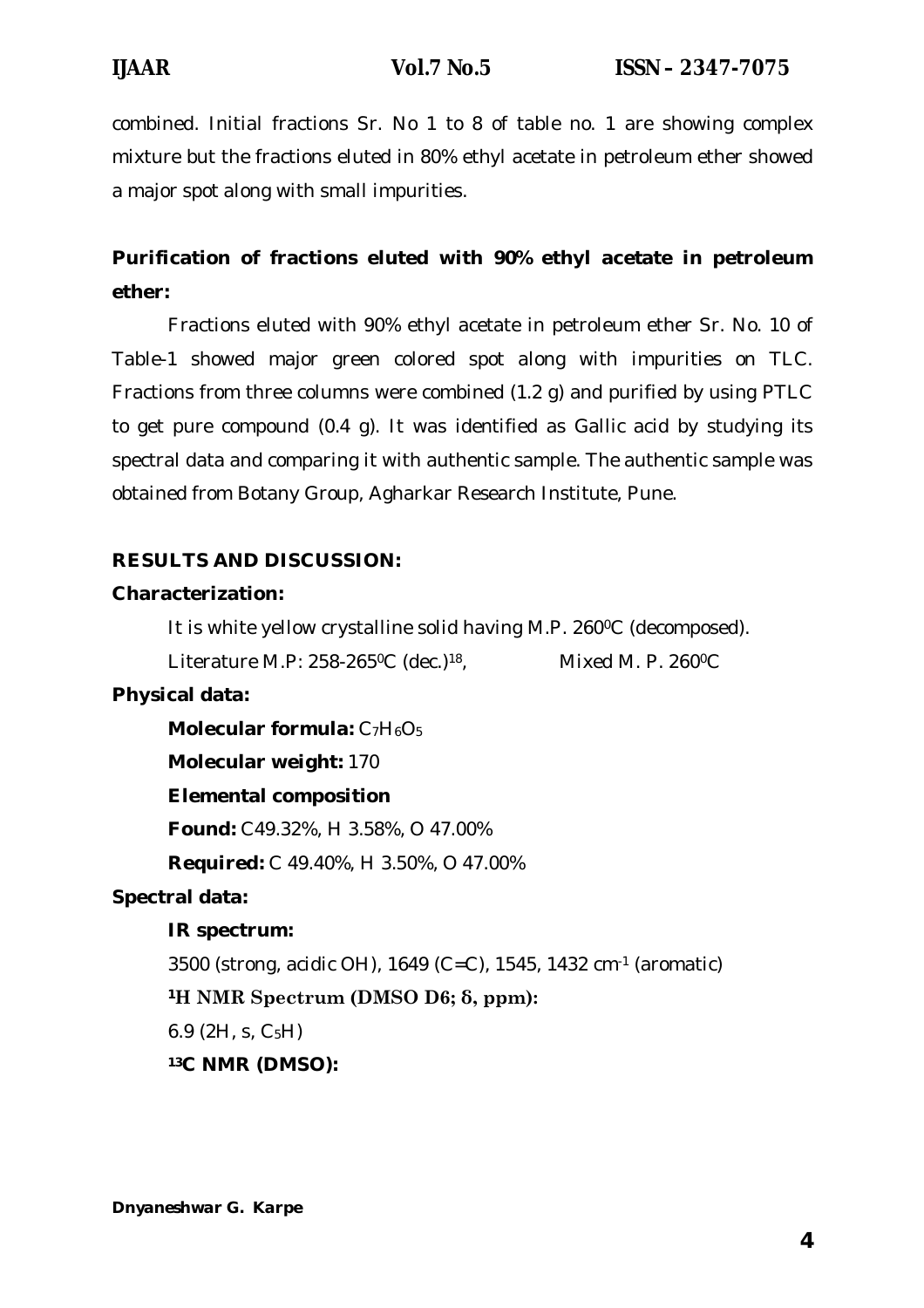|   | Sr. No $\vert 8$ (ppm) | <b>DEPT</b> | <b>Assignment</b> |
|---|------------------------|-------------|-------------------|
|   | CH and CH              | 109.17      | C <sub>5</sub>    |
|   | Quaternary             | 120.89      | C <sub>4</sub>    |
| 3 | Quaternary             | 138.44      | $C_3$             |
|   | Quaternary             | 145.86      | C <sub>2</sub>    |
| 5 | Quaternary             | 167.91      |                   |

*Table-2: <sup>13</sup>C NMR and DEPT assignments*

Comparison with literature indicated pure compound to be Gallic Acid. It was whitish solid with melting point 260°C (decomposed). Its elemental analysis indicated molecular formula  $C_7H_6O_5$  indicated the compound is aromatic. Its IR spectrum showed the broad band at 3500cm-1 indicating presence of free as well as hydrogen bonded hydroxyl groups. The band at 1649 cm-1 was due to the presence of carbonyl group. The bands at 1545 and 1432 cm-1 are due to aromatic region. The <sup>1</sup>H NMR spectrum showed peak at  $\delta$  6.9 which appeared as a singlet indicating that both aromatic protons are equivalent. Thus IR and 1HNMR spectrum assigned tentative structure of the isolated compound as Gallic Acid. The 13C NMR spectrum showed the presence of seven carbons. The DEPT spectrum showed the presence of two methine and five quaternary carbons. The13C NMR spectrum and DEPT spectrum supports tentative structure assignment. The physical data and spectral data of the compound was compared with authentic Gallic acid and found to be identical. The physical and spectral data was compared with literature, it was found to be identical<sup>9-11</sup>. Thus It was identified as **Gallic acid.**



**Gallic Acid**